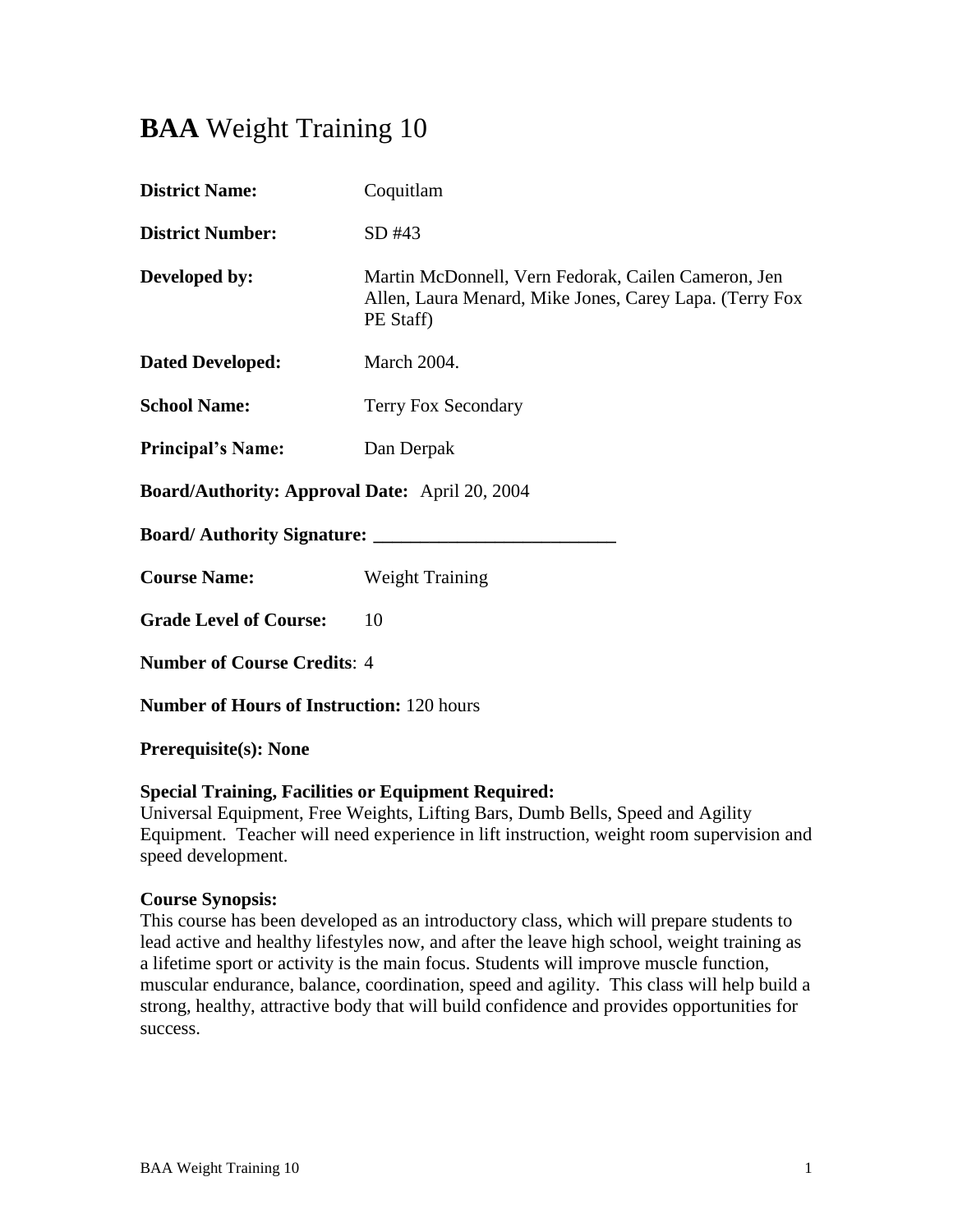# **RATIONALE**

This course has been developed to support and encourage students to improve muscle function. How students utilize calories better, perform athletically as well as reduce their risk of injury are reachable outcomes. Students will work hard to increase muscle strength, power and force. They will increase their lean body weight, decrease body fat, increase strength of connective tissue while increasing muscular endurance. Psychological effects include increased body awareness, positive body image and increased self-confidence.

# **ORGANIZATIONAL STRUCTURE**

| Unit 1 | <b>Orientation: Readiness Program</b> | 10 hours |
|--------|---------------------------------------|----------|
| Unit 2 | Circuit Training                      | 15 hours |
| Unit 3 | <b>Body Building</b>                  | 15 hours |
| Unit 4 | <b>Strength Training</b>              | 55 hours |
| Unit 5 | Speed and Agility Training            | 25 hours |

**Total hour's 120 hours**

# **UNIT DESCIPTIONS**

# **Unit 1: Orientation and Readiness Program Time: 10 hours**

Students will become familiar with class expectations, rules and safety concerns. They will practice and apply basic weight training principles. Concepts such as weight lifting technique, spotting technique, appropriate warm-ups and cool downs will be taught.

#### **Curriculum Organizers: Course content, Expectations and Rules**

It is expected that students will:

demonstrate an understanding and apply rules, content and procedures

#### **Curriculum Organizers: Safety**

It is expected that students will:

- demonstrate safe lifting technique
- apply appropriate warm up and cool down activities
- demonstrate positive behaviors that indicate self-respect and self-confidence while participating in Weight Training.

# **Curriculum Organizer: Weight Training Principles and Types of Programs**

It is expected that students will: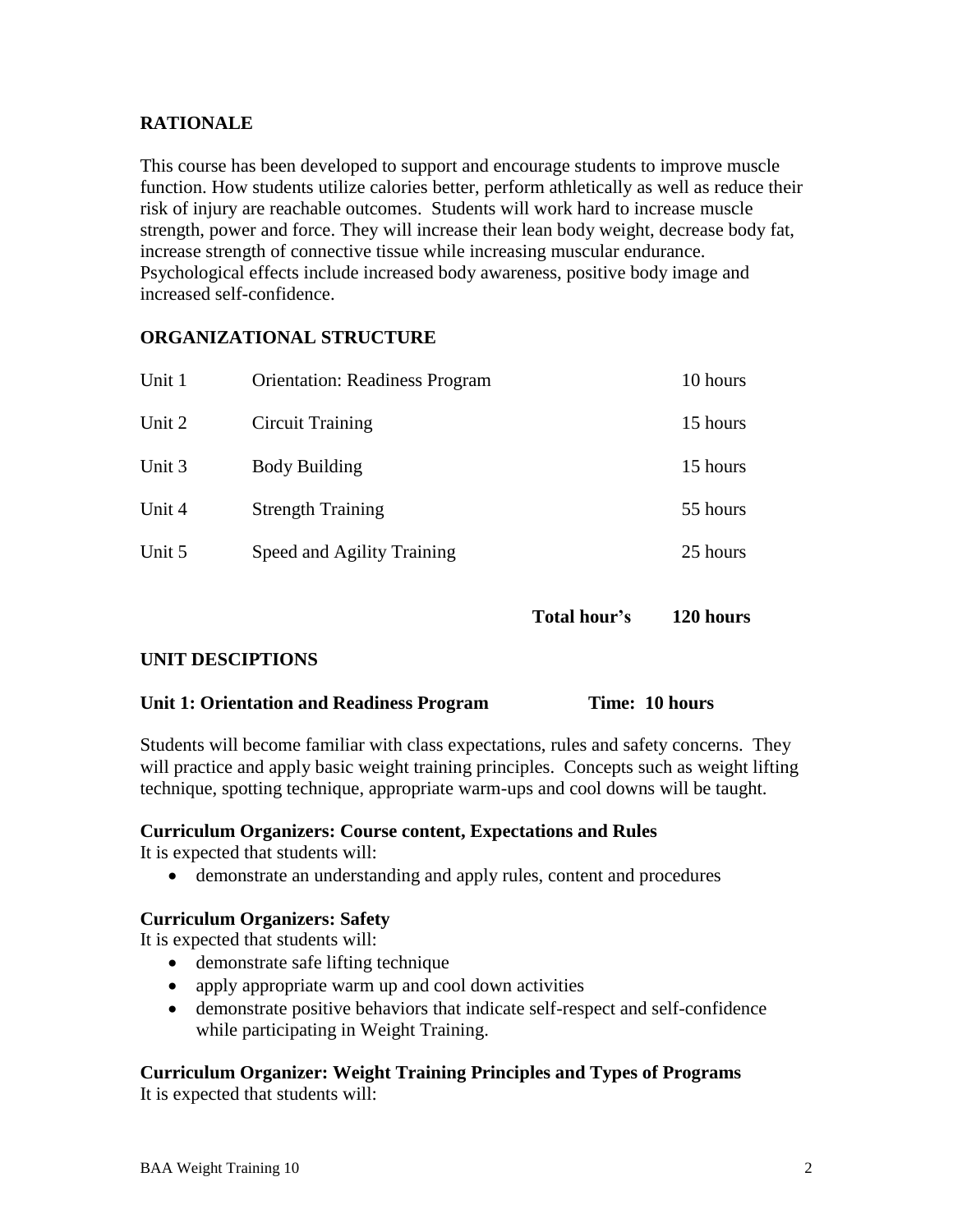- demonstrate an understanding of how to get stronger
- demonstrate an understanding of weight training exercises
- demonstrate an understanding of how much weight, how many repetitions, and how often
- understand training systems as applied to weight training

### **Curriculum Organizer: Equipment and Muscles Used**

It is expected that students will:

- select an use free weights, universal equipment and dumb bells
- select and plan training programs using appropriate lifts
- demonstrate an understanding of the characteristics of the weight training equipment available

### **Unit 2: Circuit Training Time: 15 hours**

Students will learn to establish goals, assess needs, follow a program and record what they have done in class. In this section the students will learn about sets, repetitions and work loads.

### **Curriculum Organizer: Circuit training**

It is expected that students will:

• analyze, use and explain the effects that circuit training has on the body

# **Curriculum Organizer: Assess Needs and Establish Goals**

It is expected that students will:

- define individual goals
- adapt and improve activity specific motor skills
- demonstrate an understanding of using and applying a spotters responsibility

#### **Curriculum Organizer: Safety**

It is expected that students will:

- demonstrate an understanding of appropriate social behavior while working cooperatively with class mates
- demonstrate an understanding of weight room etiquette

# **Curriculum Organizer: Training Techniques**

It is expected that students will:

- apply the principles of mechanics to improve performance
- understand lifting fundamentals
- use correct lifting technique

#### **Unit 3: BodyBuilding Time: 15 hours**

Students will continue to develop and train in this unit. In this section we will cover material that will make training more fun, safer and effective. The essentials to lifting fundamentals to make training more productive will be covered.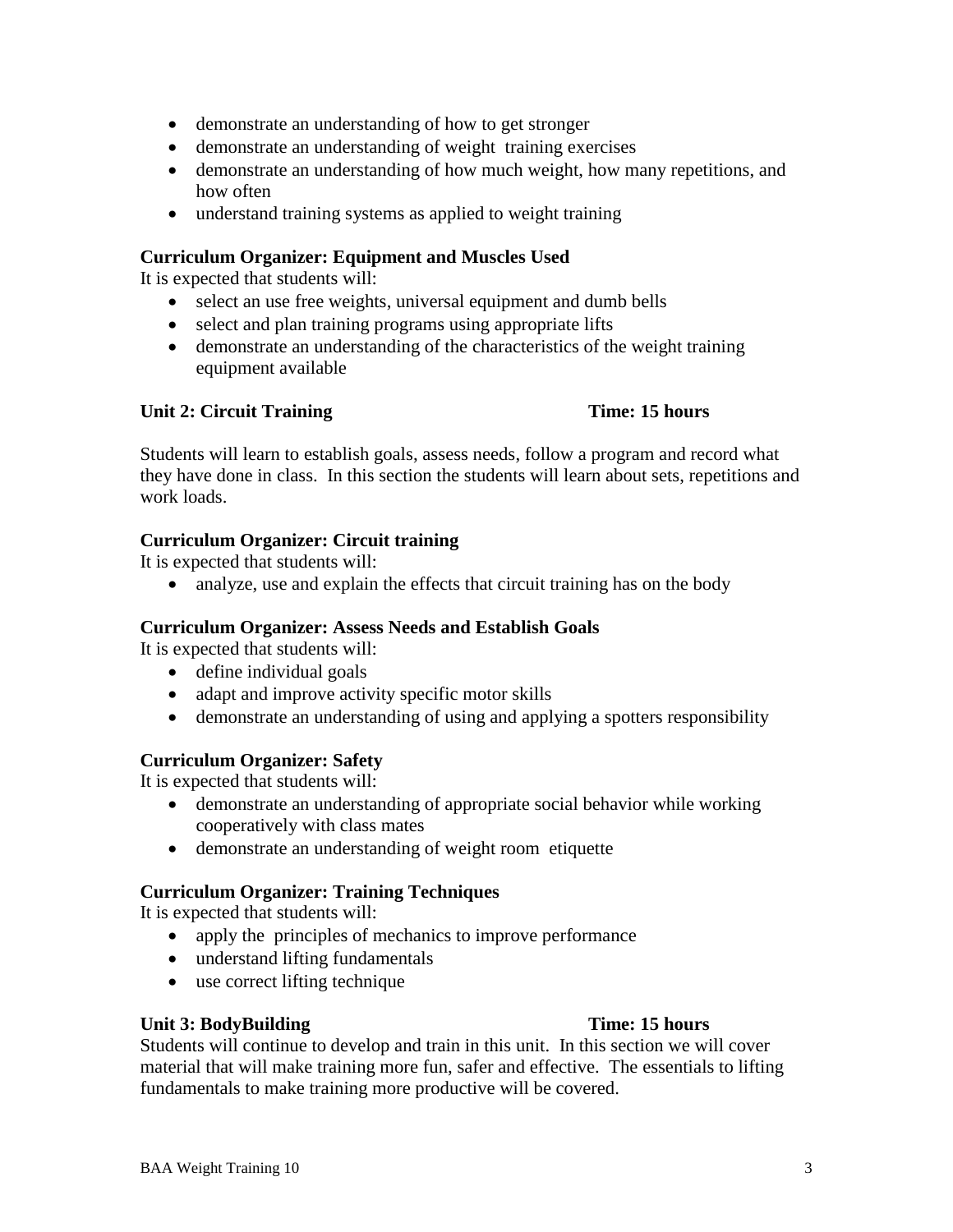# **Curriculum Organizers: Lifting Fundamentals**

It is expected that students will:

- apply movement skills and concepts associated with weight training
- adapt and improve activity specific motor skills in lifting
- apply principles of mechanics to improve performance

# **Curriculum Organizer: Nutrition, Drugs and Supplements**

It is expected that students will:

- demonstrate an understanding of nutrition basics and their functions
- demonstrate an understanding that there is a wide range of responses to different drugs and supplements
- plan, maintain and assess personal fitness and activity while performing body building activities

# **Curriculum Organizer: Body Development**

It is expected that students will:

- apply a basic whole body program design
- perform some type of pre-activity exercise ( a warm up )

# **Curriculum Organizer: Safety**

It is expected that students will:

- demonstrate an understanding of appropriate social behaviors while lifting
- demonstrate appropriate safety and conduct

# **Unit 4: Strength Training Time: 55 hours**

Students will follow a bigger, faster, stronger program of weight training. Each individual resistance training exercise has its own specifics and techniques that you will learn to use to get the most benefit out of each repetition. By consistently practicing them, they will become second nature and enhance the efficiency and increase the safety of virtually any resistance exercise.

# **Curriculum Organizers: Set / Rep. Program and Rotational System**

It is expected that students will:

- apply volume / load / rest prescriptions
- apply and improve muscular strength

# **Curriculum Organizer: In Season and Off-Season Programs**

It is expected that students will:

• apply skills and concepts associated with their program

# **Curriculum Organizer: Core Lifts Vs Auxiliary Lifts**

It is expected that students will:

• distinguish between core and auxiliary lifts

# **Curriculum Organizer: Recording and adapting the Program**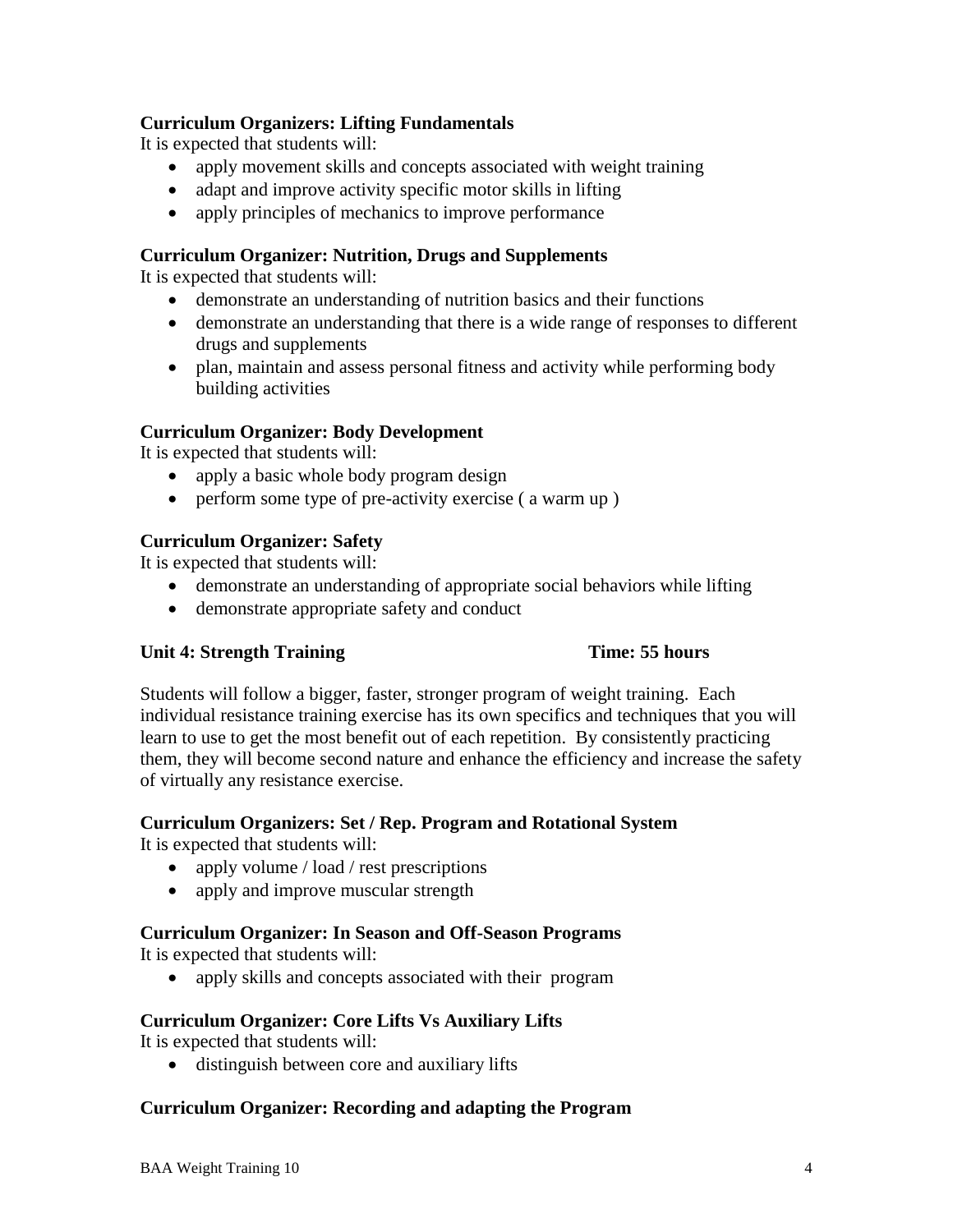It is expected that students will:

- analyze and explain the effects of strength training
- report in their journal daily, weight, sets and reps of what they did

### **Curriculum Organizer: Safety**

It is expected that students will:

- demonstrate appropriate safety and conduct
- demonstrate weight room etiquette and fair play

### **Unit 5: Speed and Agility Training Time: 25 hours**

In this part of the course our students will learn to utilize several methods of training for aerobic and cardiovascular efficiencies, along with improving their foot speed and leg power.

# **Curriculum Organizers: Safety**

It is expected that students will:

- demonstrate appropriate safety and conduct
- participate in some type of pre-activity exercise (a warm up)

### **Curriculum Organizers: Plyometrics**

It is expected that students will:

- apply and adapt activity specific motor skills
- adapt and improve jumping / bounding

#### **Curriculum Organizers: Agility, Flexibility and Speed Work**

It is expected that students will:

- apply the principles of mechanics to improve speed and agility
- participate in continuous running, interval running and form running
- perform in a stretching program that will benefit them
- improve bio-mechanics

#### **Instructional Components:**

- direct instruction
- indirect instruction (peer coaching)
- interactive instruction (spotting)
- independent instruction (goal setting)
- modeling (safety protocol and lifting technique)
- practical creativity ( different training strategies)
- group work (training partners)
- analysis of progress (record keeping and review of results

#### **Assessment Components:**

• Effective formative assessment via: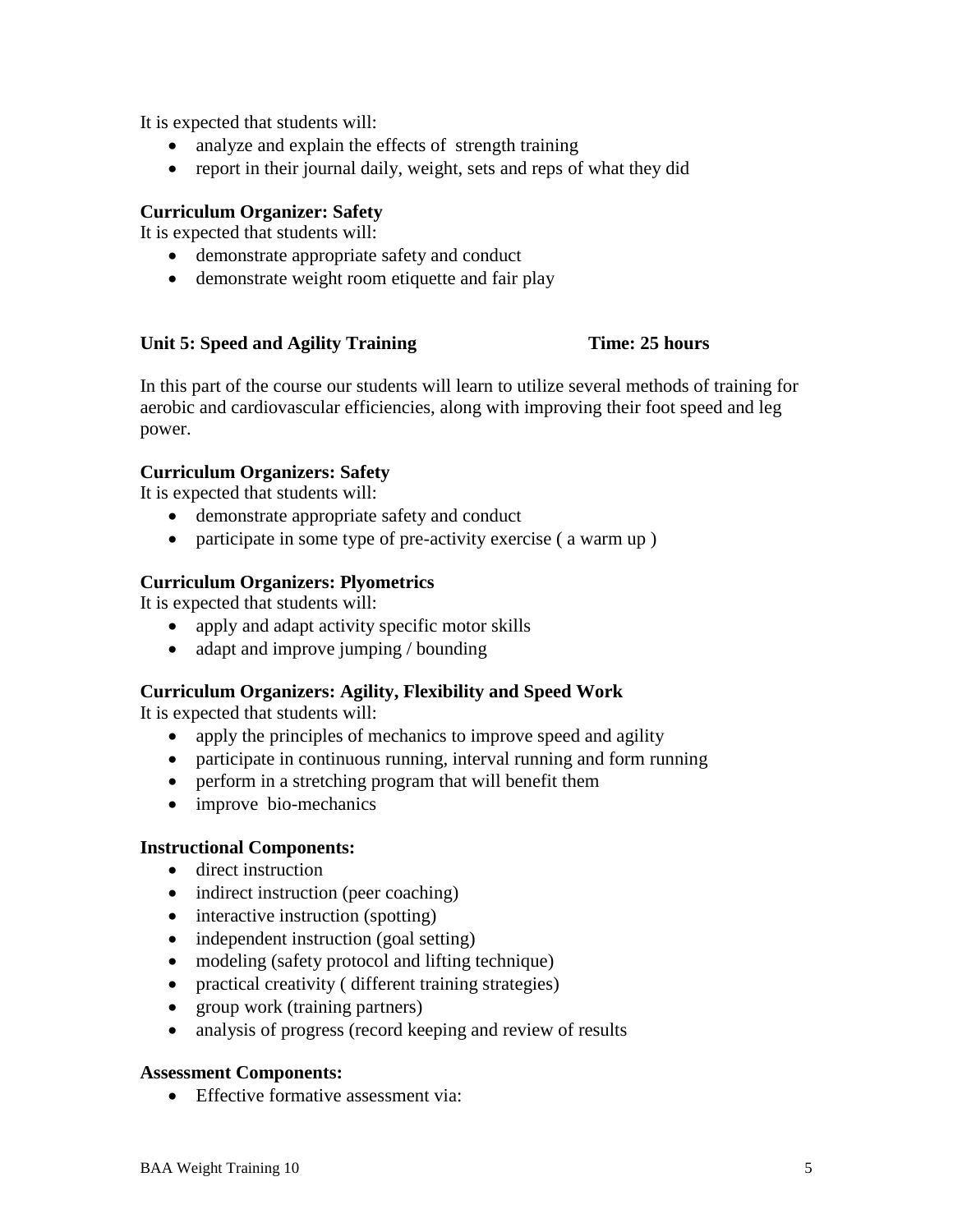- o Clearly articulated and understood learning intentions and success criteria
- o Questions posed by students, peers and teachers to move learning forward Discussions and dialogue
- o Feedback that is timely, clear and involves a plan
- o Students are resources for themselves and others peer and selfassessment
- o Student ownership

Formative assessment used to adapt learning experiences and inquiry plans on an ongoing basis to meet specific learning goals.

Development, awareness and action, based upon metacognition intended to lead to learner independence and self-coaching.

Summative Assessment:

Summative assessments will be determined as students demonstrate proficiency/mastery toward particular learning outcomes. Summative assessments and final grades will reflect the following:

- Students will work collaboratively with the teacher to determine summative achievement on assignments and letter grades based upon dialogue, and evidence of learning
- Behaviour and work habits will NOT be included when determining letter grades
- Marks will not be deducted for late work
- Extra credit and bonus marks will not be awarded
- Plagiarizing will not result in reduced marks/grades –the student will be required to demonstrate their learning authentically
- Attendance will not be considered toward letter grade
- Only individual learning demonstrated –no group marks will be used to determine grades
- Letter grades will reflect learning towards the learning outcomes articulated above
- Letter grades will be based upon criteria provided/agreed upon toward the learning outcomes
- Letter grades will be determined in relation to the learning outcomes not in comparison to the achievement of other students
- Poor work will not be assessed towards grades students will only be assessed on quality work
- Professional judgment and evidence will be used to determine final letter grade in consultation with the student
- Zeros will not be assigned to missed assignments all required assignments must be completed
- Formative or practice towards learning outcomes will not be included in final grade assessment
- Most recent evidence toward learning outcomes will be used to assign letter grades – learning is not averaged over time